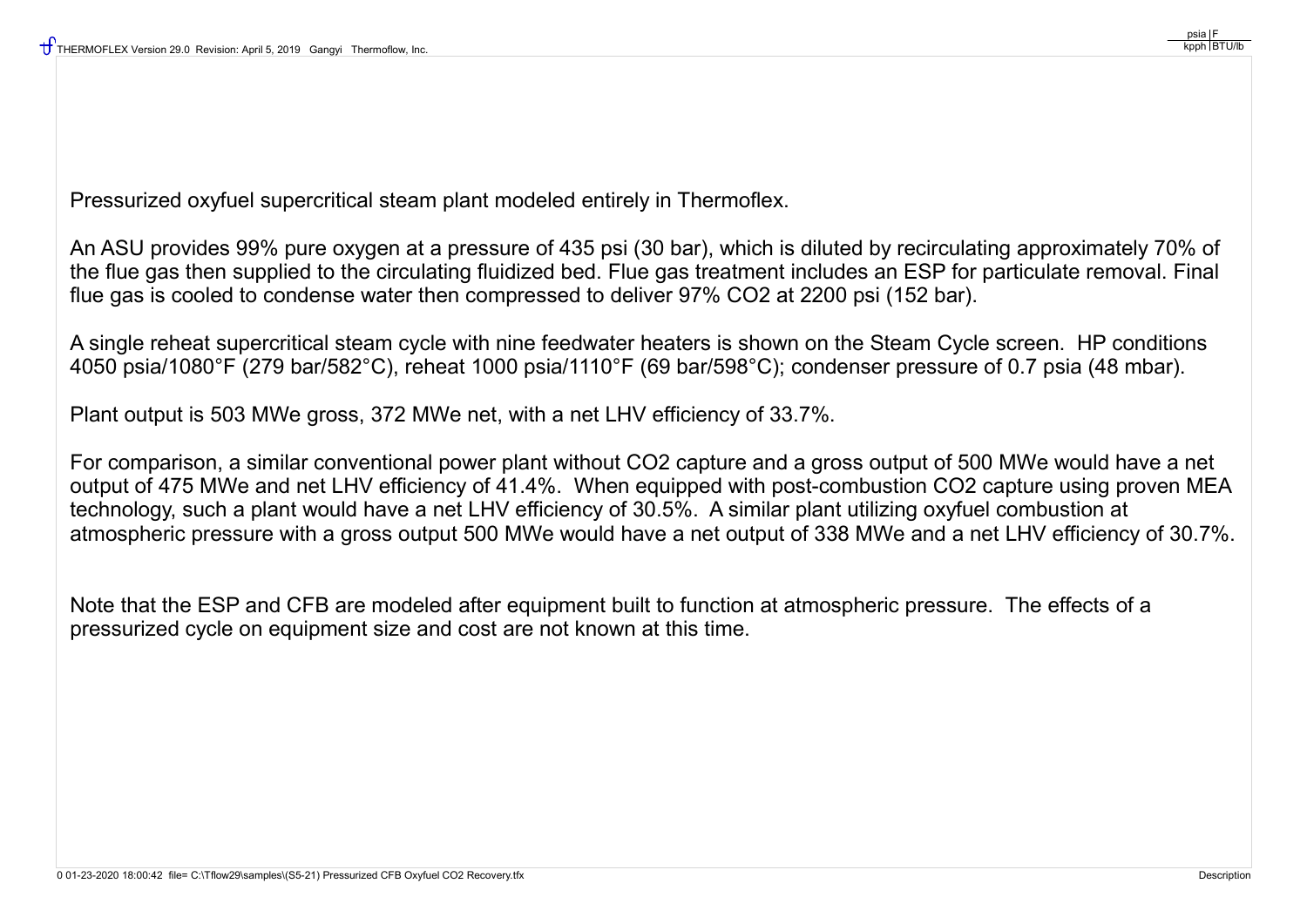



0 01-23-2020 18:00:42 file= C:\Tflow29\samples\(S5-21) Pressurized CFB Oxyfuel CO2 Recovery.tfx Boiler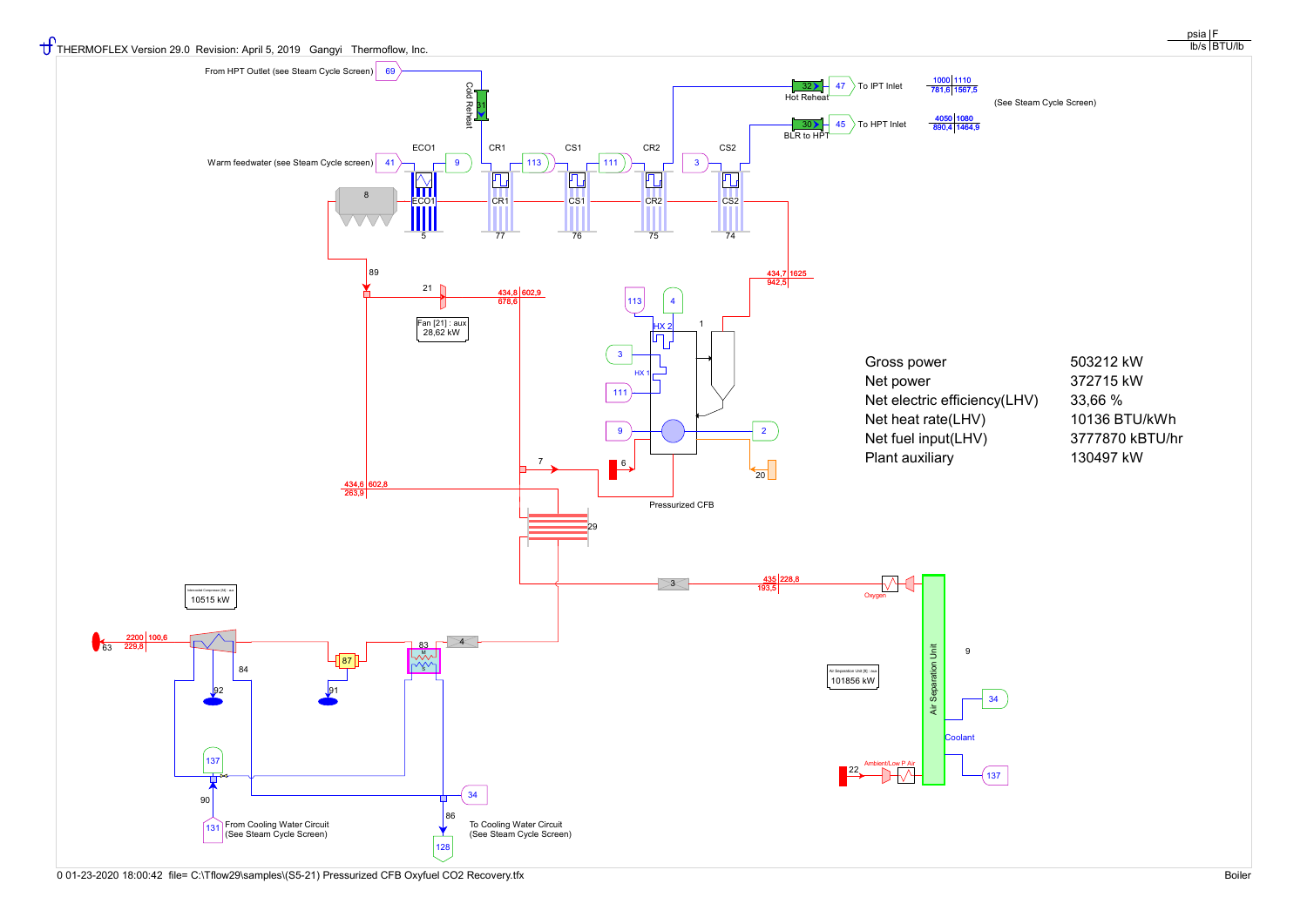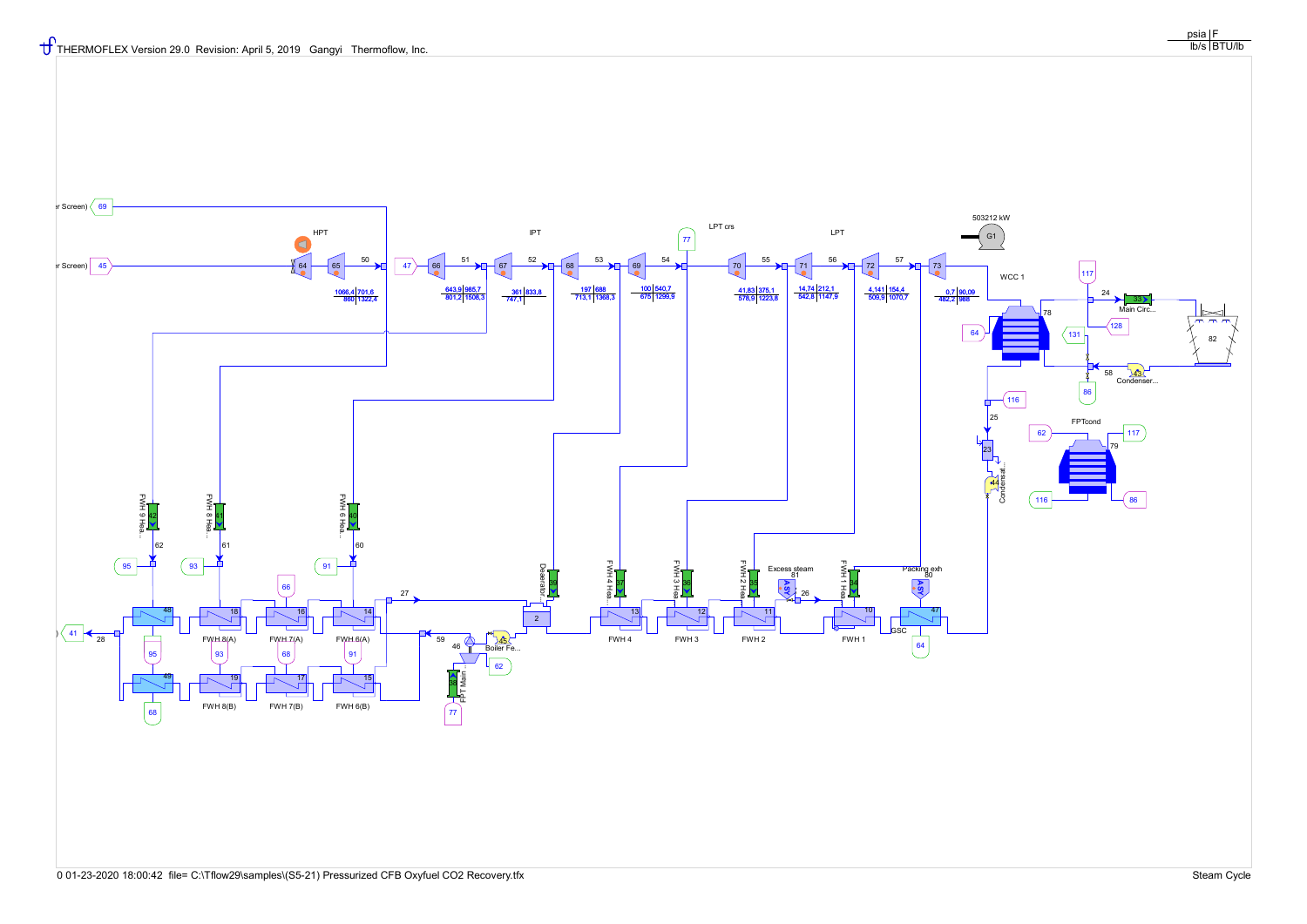

p[psia] T[F] h[BTU/lb] m[lb/s]

THERMOFLEX Version 29.0 Revision: April 5, 2019 Gangyi Thermoflow, Inc. 0 01-23-2020 18:00:42 file= C:\Tflow29\samples\(S5-21) Pressurized CFB Oxyfuel CO2 Recovery.tfx Page 1